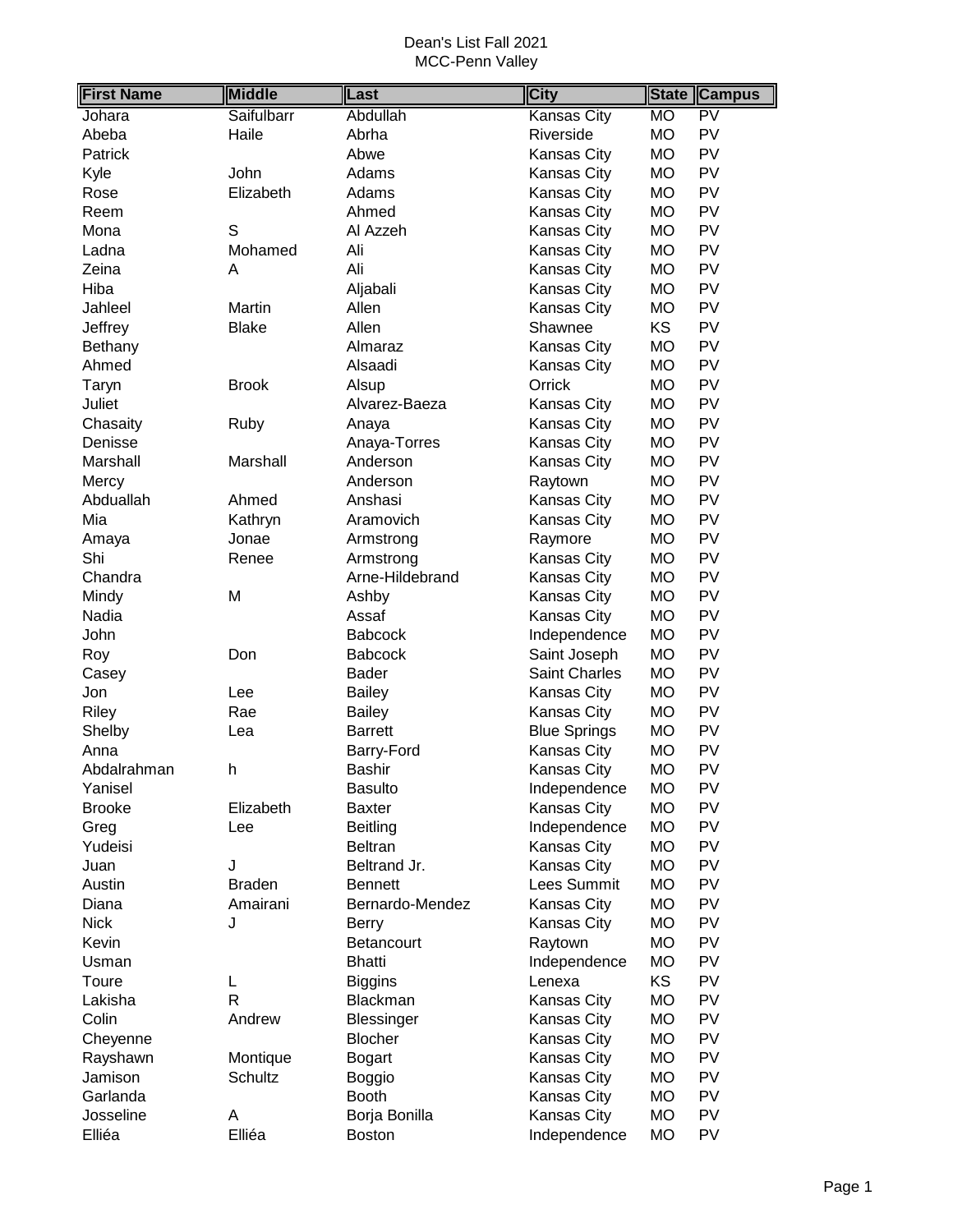| <b>First Name</b> | <b>Middle</b> | Last               | <b>City</b>        | <b>State</b> | <b>Campus</b> |
|-------------------|---------------|--------------------|--------------------|--------------|---------------|
| Kayden            |               | Bowman             | Richmond           | <b>MO</b>    | PV            |
| Ra'Shaunda        | Len'Neika     | Bowman             | Kansas City        | <b>MO</b>    | PV            |
| Grace             | Elizabeth     | Boyt               | Independence       | <b>MO</b>    | PV            |
| Paige             |               | <b>Bradford</b>    | Kansas City        | MO           | PV            |
| Aaron             | Christopher   | <b>Branstetter</b> | Kansas City        | <b>MO</b>    | PV            |
| Rachel            | N             | <b>Brasel</b>      | Kansas City        | <b>MO</b>    | PV            |
| Emma              | Jaye          | <b>Bross</b>       | Liberty            | <b>MO</b>    | PV            |
| Robert            | Lee           | <b>Brown</b>       | Kansas City        | <b>MO</b>    | PV            |
| Tela              | Revee         | <b>Brown</b>       | Kansas City        | <b>MO</b>    | PV            |
| Aubree            | Ann           | <b>Bryan</b>       | Kansas City        | <b>MO</b>    | PV            |
| Stacey            | Catherine     | <b>Burditt</b>     | Kansas City        | <b>MO</b>    | PV            |
| Toni              |               | <b>Burgin</b>      | Kansas City        | <b>MO</b>    | PV            |
| Lisa              | Marie         | <b>Burns</b>       | Lathrop            | <b>MO</b>    | PV            |
| <b>Drake</b>      | Н             | <b>Butler</b>      | Kansas City        | <b>MO</b>    | PV            |
| Matthew           | Allen         | <b>Byrd</b>        | Kansas City        | <b>MO</b>    | PV            |
| Aldair            |               | Cabrera            | Kansas City        | <b>MO</b>    | PV            |
| <b>Brenda</b>     | Jimena        | Calderon           | Kansas City        | <b>MO</b>    | PV            |
| Joshua            | L.            | Caldwell-Roddy     | Kansas City        | <b>MO</b>    | PV            |
| Alec              | I             | Campbell           | Kansas City        | МO           | PV            |
| Cheyenne          | Syleah        | Campbell           | Kansas City        | <b>MO</b>    | PV            |
| Karris            | Nikole        | Cannon             | Kansas City        | MO           | PV            |
| Phuong            | Hoang Uyen    | Cao                | Kansas City        | <b>MO</b>    | PV            |
| Lucas             | Daniel Lee    | Carey              | Kansas City        | <b>MO</b>    | PV            |
| <b>Desiree</b>    | Alexandria    | Carleton           | Kansas City        | <b>MO</b>    | PV            |
| Makenzie          | Rose          | Carlile            | Pleasant Hill      | <b>MO</b>    | PV            |
| Ania              | Elizabeth     | Carr               | Kansas City        | <b>MO</b>    | PV            |
| Mia               | Nickole       | Carrillo           | Kansas City        | <b>MO</b>    | PV            |
| <b>Branden</b>    |               | Carroll            | Independence       | <b>MO</b>    | PV            |
| Nikki             |               | Carter             | Moberly            | MO           | PV            |
| Bairo             | D             | Castillo           | Kansas City        | MO           | PV            |
| Lyra              |               | Catlett            | Kansas City        | <b>MO</b>    | PV            |
| Paulette          |               | Cezil-Pogue        | Kansas City        | <b>MO</b>    | PV            |
| Berlencia         |               | Charles            | Kansas City        | <b>MO</b>    | PV            |
| Elijah            | B             | Chartier           | Kansas City        | <b>MO</b>    | PV            |
| <b>Briseida</b>   |               | Chavez             | Harrisonville      | <b>MO</b>    | PV            |
| Yan               |               | Chen               | Kansas City        | <b>MO</b>    | PV            |
| Yangin            |               | Chen               | Kansas City        | MO           | PV            |
| Faith             |               | Chepkorir          | <b>Belton</b>      | MO           | PV            |
| Sinbone           | Wakgari       | Chewaka            | Kansas City        | <b>MO</b>    | PV            |
| Denis             | Ariel         | Chiesa             | Independence       | <b>MO</b>    | PV            |
| Lila              | Mae Daniele   | Church             | Kansas City        | <b>MO</b>    | PV            |
| Daniel            | Joseph        | Clarey             | Kansas City        | <b>MO</b>    | PV            |
| Cindy             | Ann           | Clark              | Kansas City        | MO           | PV            |
| Timothy           |               | Clark              | Kansas City        | <b>MO</b>    | PV            |
| Jordan            | Michelle      | Clayton            | Kansas City        | <b>MO</b>    | PV            |
| Emily             | Ann           | Cogswell           | Independence       | <b>MO</b>    | PV            |
| <b>Nikte</b>      | Jesenia       | Cohuoj Pelaez      | Kansas City        | MO           | PV            |
| Nakeisha          | Danielle      | Cole               | Kansas City        | MO           | PV            |
| Theresa           | Y             | Cole               | Kansas City        | MO           | PV            |
| Lindsey           | M             | Collins            | Kansas City        | MO           | PV            |
| Autumn            | Rain          | Colstion           | <b>Platte City</b> | <b>MO</b>    | PV            |
| Samantha          | <b>Brooke</b> | Comfort            | Kansas City        | <b>MO</b>    | PV            |
| Salome            | Irene         | Conteron           | Kansas City        | MO           | PV            |
| Joseline          | Isabel        | Contreras-Canales  | Lawrence           | KS           | PV            |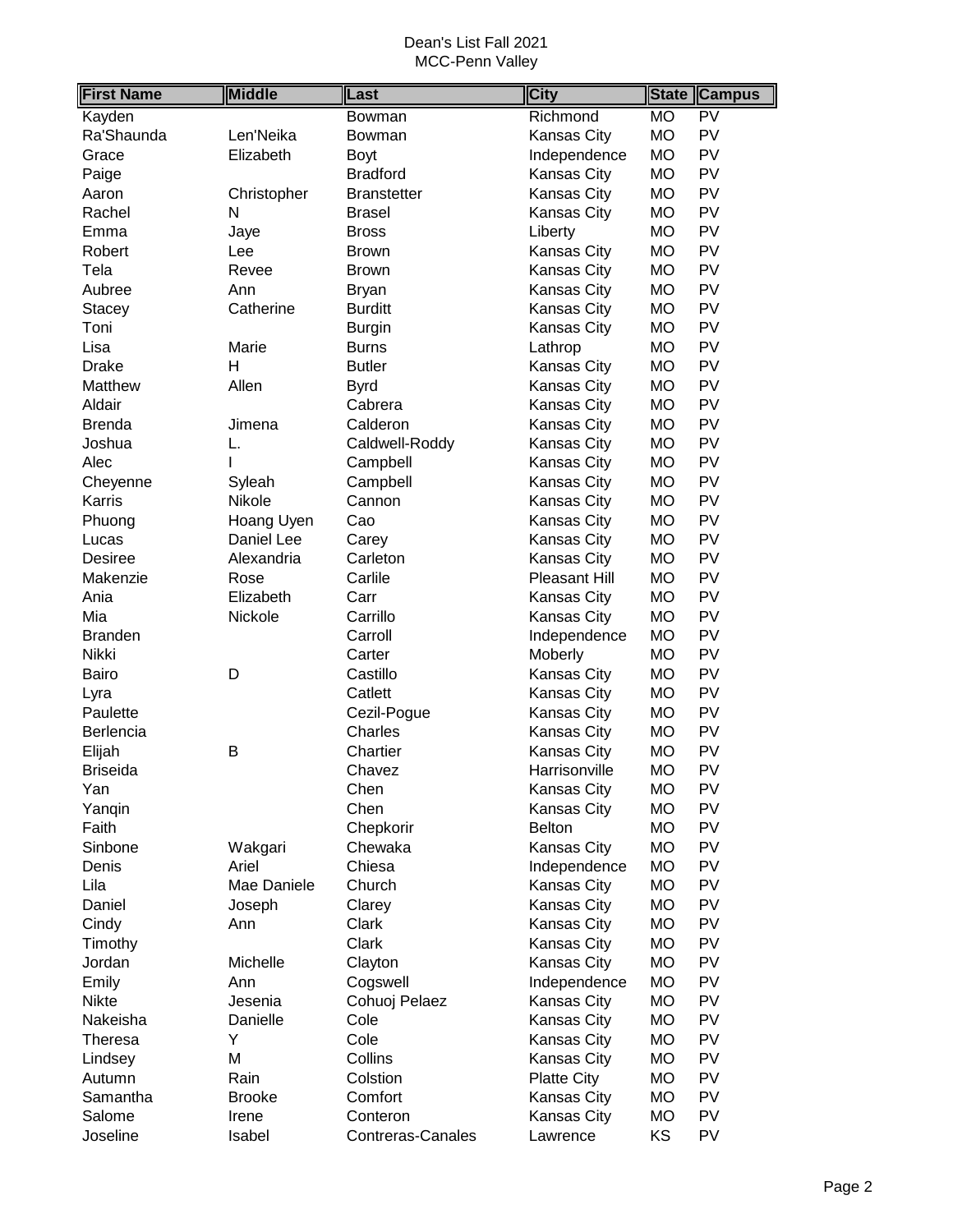| <b>First Name</b> | Middle                            | Last                              | <b>City</b>                 | <b>State</b> | <b>Campus</b> |
|-------------------|-----------------------------------|-----------------------------------|-----------------------------|--------------|---------------|
| Cory              | R                                 | Cook                              | <b>Sugar Creek</b>          | <b>MO</b>    | PV            |
| Andy              | Joel                              | Cordon                            | Kansas City                 | <b>MO</b>    | PV            |
| Jenai             | M                                 | Courseault                        | Kansas City                 | <b>MO</b>    | PV            |
| Lorie             | <b>Tampus</b>                     | Crabtree                          | <b>Kansas City</b>          | <b>MO</b>    | PV            |
| Haley             | Ann                               | Craig                             | Liberty                     | <b>MO</b>    | PV            |
| Gracie            | Mae                               | Creason                           | <b>Excelsior Springs MO</b> |              | PV            |
| Travon            |                                   | Cross                             | Kansas City                 | МO           | PV            |
| Samantha          | Jo                                | Crow                              | <b>Belton</b>               | <b>MO</b>    | PV            |
| Alyssa            | M                                 | Crowder                           | Belton                      | <b>MO</b>    | PV            |
| Stephanie         | M                                 | Cruz                              | Kansas City                 | <b>MO</b>    | PV            |
| Ana               | Lucia                             | Cuesta                            | Raytown                     | <b>MO</b>    | PV            |
| Josh              | David                             | Cummins                           | Kansas City                 | <b>MO</b>    | PV            |
| Heythem           |                                   | Dahoum                            | Kansas City                 | <b>MO</b>    | PV            |
| Donny             | Eugene                            | Dame                              | McLouth                     | KS           | PV            |
| Daniel            |                                   | Dantas De Paiva                   | Kansas City                 | <b>MO</b>    | PV            |
| Cherise           | Lee                               | Davis                             | Kansas City                 | <b>MO</b>    | PV            |
| Tamika            | C                                 | Davis                             | Independence                | <b>MO</b>    | PV            |
| Rayna             |                                   | Dawson                            | Kansas City                 | <b>MO</b>    | PV            |
| Isabel            |                                   | De Avila                          | <b>Kansas City</b>          | <b>MO</b>    | PV            |
| Sara              |                                   | de Lima Leles                     | <b>Kansas City</b>          | <b>MO</b>    | PV            |
| Tanya             | Lizbeth                           | Delgado                           | <b>Kansas City</b>          | <b>MO</b>    | PV            |
| <b>Brianna</b>    |                                   | Demers                            | <b>Kansas City</b>          | <b>MO</b>    | PV            |
| Sessay            | Beyon                             | Dennis                            | <b>Kansas City</b>          | <b>MO</b>    | PV            |
| Marlyatou         |                                   | <b>Diallo</b>                     | Kansas City                 | <b>MO</b>    | PV            |
| Max               | F                                 | Diaz                              | <b>Kansas City</b>          | <b>MO</b>    | PV            |
| Kimmy             | Thi                               | Dinh                              | Kansas City                 | <b>MO</b>    | PV            |
| Wendy             | Τ                                 | Doan                              | <b>Kansas City</b>          | <b>MO</b>    | PV            |
| Rosa              | Linda                             | Dobson                            | Kansas City                 | <b>MO</b>    | PV            |
| Nayely            |                                   | Dominguez                         | Kansas City                 | KS           | PV            |
| Liberty           | A                                 | Donovan                           | <b>Belton</b>               | <b>MO</b>    | PV            |
| Colby             | Pierre                            | Dorvil                            | <b>Platte City</b>          | <b>MO</b>    | PV            |
| Jake              | Richard                           | Douthat                           | Kansas City                 | <b>MO</b>    | PV            |
| Lacey             |                                   | Drinkard                          | <b>Blue Springs</b>         | <b>MO</b>    | PV            |
| Michelle          |                                   | Dugan                             | Independence                | <b>MO</b>    | PV            |
| Tera              |                                   | Dunaway                           | Kansas City                 | <b>MO</b>    | PV            |
| Alyson            | Darlene                           | Dunlap                            | <b>Kansas City</b>          | MO           | PV            |
| William           |                                   | Duwe                              | Saint Louis                 | <b>MO</b>    | PV            |
| Nataly            | Yadira Bonilla                    | Dyer                              | Lees Summit                 | <b>MO</b>    | PV            |
| Drew              | Scott-Rasheed                     | Ealy                              | <b>Kansas City</b>          | <b>MO</b>    | PV            |
| Austin            | Cole                              | Ebert                             | Independence                | <b>MO</b>    | PV            |
| Cara              | Elizabeth                         | Edens                             | <b>Blue Springs</b>         | <b>MO</b>    | PV            |
| Emma Eric         | Grace                             | Eng Epse Heffa                    | Kansas City                 | MO           | PV            |
| Angela            | <b>Christine (Collier England</b> |                                   | Independence                | <b>MO</b>    | PV            |
| Emilio            |                                   | Escamilla                         | <b>Platte City</b>          | MO           | PV            |
| Mireya            | Lizzeth                           | Esquivel                          | Kansas City                 | MO           | PV            |
| Elaina            | Leigh                             | Etter                             | Kansas City                 | MO           | PV            |
| Winy              |                                   | Euristil                          | Kansas City                 | MO           | PV            |
| Ahmed             | Luay                              | Faeq                              | Kansas City                 | MO           | PV            |
| Adrian            | Nate                              | Fergus                            | Kansas City                 | MO           | PV            |
| Leonor            |                                   | De Las Mercede Fernandez Duquesne | Kansas City                 | <b>MO</b>    | PV            |
| Julie             | L                                 | Findlay                           | Shawnee                     | KS           | <b>PV</b>     |
| Adam              |                                   | Finley                            | Kansas City                 | MO           | PV            |
| Julie             | Amanda                            | Fisk                              | Lees Summit                 | <b>MO</b>    | PV            |
| Cassandra         |                                   | Fitzpatrick                       | Kansas City                 | <b>MO</b>    | <b>PV</b>     |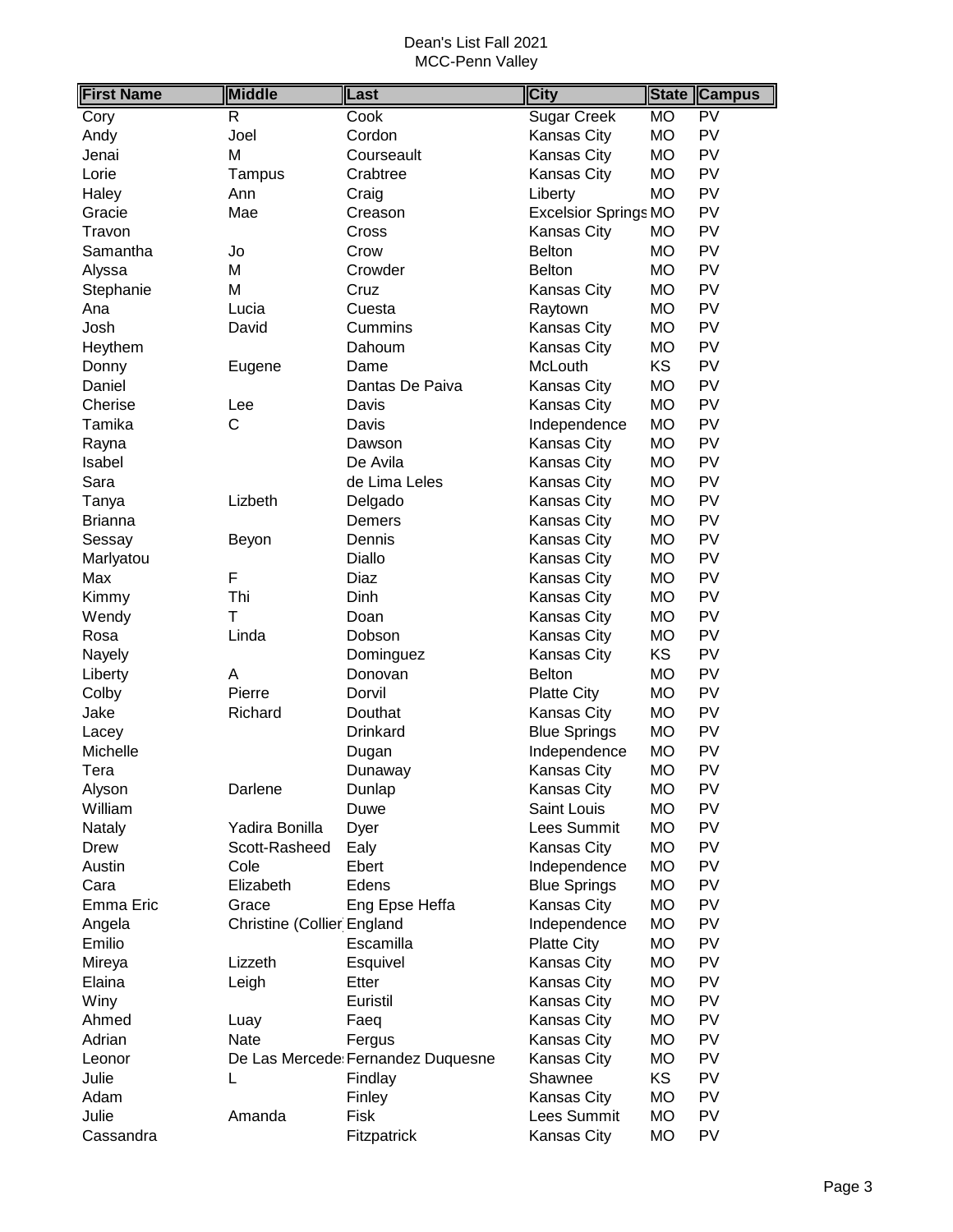| <b>First Name</b> | <b>Middle</b>  | Last                 | <b>City</b>                 | <b>State</b> | <b>Campus</b> |
|-------------------|----------------|----------------------|-----------------------------|--------------|---------------|
| <b>Bene</b>       |                | Ford-Mitchell        | Kansas City                 | <b>MO</b>    | PV            |
| Rondell           |                | Fortune              | <b>Kansas City</b>          | <b>MO</b>    | PV            |
| Hannah            | Grace          | Foster               | <b>Excelsior Springs MO</b> |              | PV            |
| Kelly             | Ann            | Fowler               | <b>Kansas City</b>          | <b>MO</b>    | PV            |
| Sydney            |                | Frazier              | <b>Kansas City</b>          | <b>MO</b>    | PV            |
| Jesse             | Richard        | <b>Frazier III</b>   | <b>Kansas City</b>          | <b>MO</b>    | PV            |
| Nathaly           |                | <b>Gaitan Quiroz</b> | <b>Kansas City</b>          | MO           | PV            |
| Antoinette        |                | Gant                 | <b>Kansas City</b>          | MO           | PV            |
| Austin            | T              | Gant                 | <b>Kansas City</b>          | <b>MO</b>    | PV            |
| Jolie             | Justine        | Gant                 | Oak Grove                   | <b>MO</b>    | PV            |
| Maria             | Lynn           | Garcia               | <b>Kansas City</b>          | <b>MO</b>    | PV            |
| Marisa            | Amira          | Garcia               | <b>Kansas City</b>          | <b>MO</b>    | PV            |
| Teresa            | M              | Garcia               | Independence                | <b>MO</b>    | PV            |
| <b>Brandon</b>    | Uriel          | Garduno              | <b>Kansas City</b>          | <b>MO</b>    | PV            |
| Alex              | P              | Gatlin               | <b>Kansas City</b>          | <b>MO</b>    | PV            |
| Suzane            | G              | Gblah                | Springfield                 | <b>MO</b>    | PV            |
| Aklile            | M              | Gebre                | Kansas City                 | <b>MO</b>    | PV            |
| Rediet            | Meseret        | Gebre                | <b>Kansas City</b>          | <b>MO</b>    | PV            |
| Sifa              |                | Gencay               | <b>Kansas City</b>          | <b>MO</b>    | PV            |
| Ashley            | Monique        | Gleason              | <b>Kansas City</b>          | <b>MO</b>    | PV            |
| Kathleen          | A              | Godornes             | <b>Kansas City</b>          | <b>MO</b>    | PV            |
| Jennifer          |                | Gomez                | <b>Kansas City</b>          | <b>MO</b>    | PV            |
| Jaime             | Eduardo        | Gonzalez             | <b>Kansas City</b>          | <b>MO</b>    | PV            |
| Cherrice          | <b>Bernice</b> | Goodwin-Burris       | <b>Kansas City</b>          | <b>MO</b>    | PV            |
| Amber             | Labresha       | Grady                | <b>Kansas City</b>          | <b>MO</b>    | PV            |
| Allison           |                | Grammer              | <b>Kansas City</b>          | MO           | PV            |
| Rylie             |                | Green                | <b>Kansas City</b>          | <b>MO</b>    | PV            |
| Tad               | Benjamin       | Griffin              | <b>Kansas City</b>          | <b>MO</b>    | PV            |
| Dave              | Kenneth        | Griffith             | <b>Grain Valley</b>         | <b>MO</b>    | PV            |
| Natalya           | Sergeyevna     | Gruzd                | <b>Kansas City</b>          | <b>MO</b>    | PV            |
| James             | Lee            | Guise                | Lees Summit                 | <b>MO</b>    | PV            |
| Carlos            | Alberto        | Gutierrez            | Independence                | <b>MO</b>    | PV            |
| Jonathan          | Seth           | Gutierrez            | Kansas City                 | <b>MO</b>    | PV            |
| LeeAnna           | Marie          | Guy                  | Independence                | <b>MO</b>    | PV            |
| Mae'Kenya         | Z              | Hall                 | <b>Kansas City</b>          | <b>MO</b>    | PV            |
| Kindra            |                | Hanke                | Raymore                     | <b>MO</b>    | PV            |
| Tayesha           | Μ              | Hardin               | <b>Kansas City</b>          | <b>MO</b>    | PV            |
| <b>Nick</b>       | Benjamin       | Hart                 | Kansas City                 | <b>MO</b>    | PV            |
| Carson            | Rae            | Harvey               | <b>Blue Springs</b>         | <b>MO</b>    | PV            |
| Yasmin            | Hussein        | Hassan               | Kansas City                 | MO           | PV            |
| John              |                | Haug                 | <b>Kansas City</b>          | MO           | PV            |
| Kenzie            | Marie          | <b>Hawkins</b>       | Norborne                    | MO           | PV            |
| Stone             | Rene           | Heard                | <b>Kansas City</b>          | <b>MO</b>    | PV            |
| Perry             | Louise         | Hebert               | Fairway                     | KS           | PV            |
| Mackenzie         | В              | Helm                 | <b>Blue Springs</b>         | <b>MO</b>    | PV            |
| Maria             | Denise         | Henderson            | <b>Blue Springs</b>         | MO           | PV            |
| Salvador          |                | Hernandez            | <b>Kansas City</b>          | <b>MO</b>    | PV            |
| Leslie            |                | Herrera              | <b>Belton</b>               | <b>MO</b>    | PV            |
| Charlie           | Steven         | Hibberd              | <b>Kansas City</b>          | <b>MO</b>    | PV            |
| Ashley            |                | Higgins              | <b>Kansas City</b>          | МO           | PV            |
| Joiuan            | JN             | Hill                 | <b>Kansas City</b>          | MO           | PV            |
| <b>Stettler</b>   |                | <b>Hill-Franks</b>   | Collins                     | <b>MO</b>    | PV            |
| Heather           |                | Hillman              | Kansas City                 | <b>MO</b>    | PV            |
| Christine         | $\mathsf C$    | Hines                | Kansas City                 | <b>MO</b>    | PV            |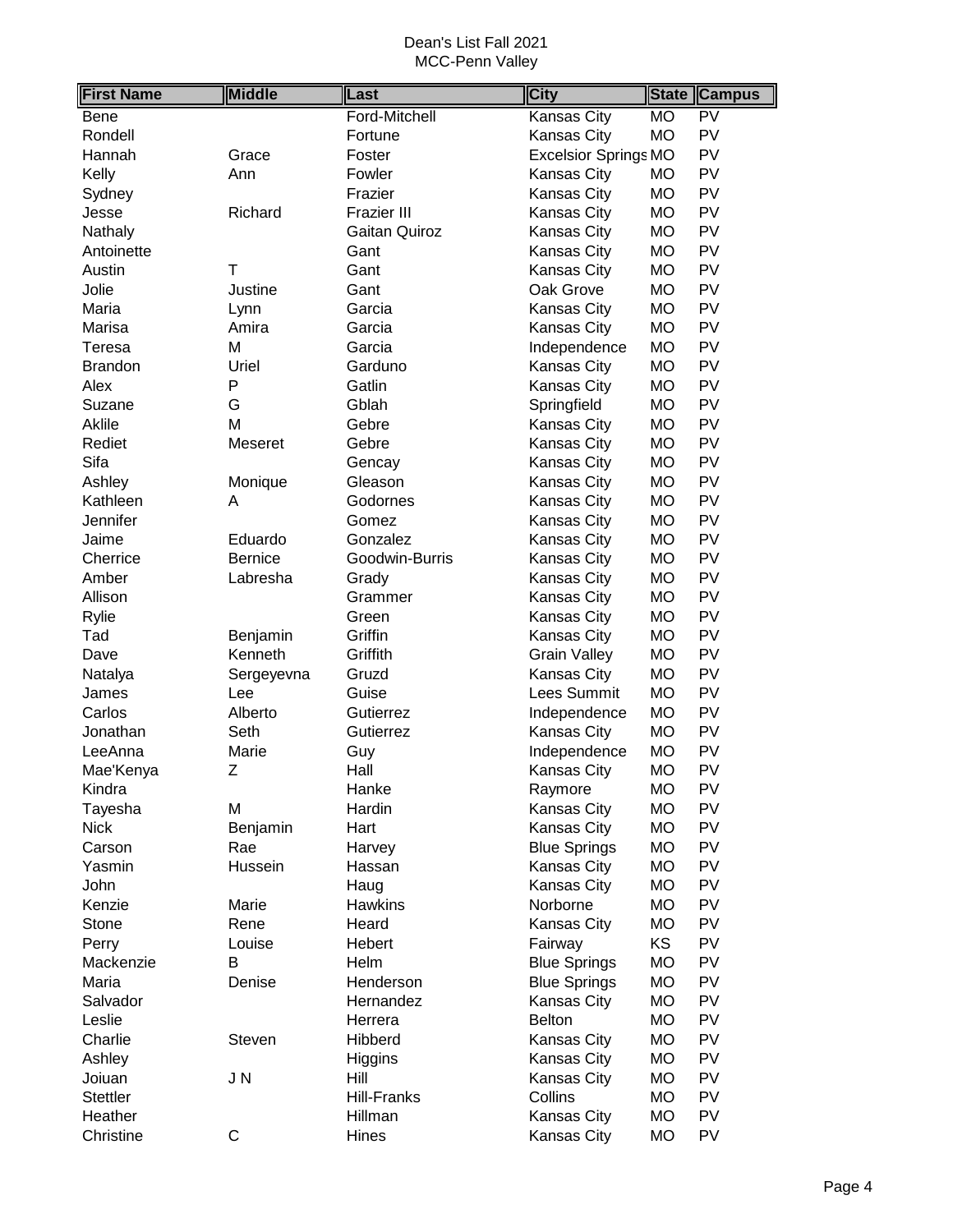| <b>First Name</b> | <b>Middle</b>      | Last              | <b>City</b>          | <b>State</b> | <b>Campus</b>            |
|-------------------|--------------------|-------------------|----------------------|--------------|--------------------------|
| Joseph            | Taylor             | Hockett           | <b>Pleasant Hill</b> | <b>MO</b>    | $\overline{\mathsf{PV}}$ |
| Amir              | Rashad             | <b>Hollis</b>     | Kansas City          | KS           | PV                       |
| Rosetta           | A                  | Holt              | Kansas City          | <b>MO</b>    | PV                       |
| Eh Poe            |                    | Hser              | Kansas City          | <b>MO</b>    | PV                       |
| HannahGrace       | <b>Grace Marie</b> | Hume              | Kansas City          | <b>MO</b>    | PV                       |
| Sam               | Francis            | Hutchinson        | Kansas City          | <b>MO</b>    | PV                       |
| Richard           |                    | Hutson            | Lees Summit          | <b>MO</b>    | PV                       |
| Jessica           | Vo                 | Huynh             | Kansas City          | <b>MO</b>    | PV                       |
| Alexandria        | Juliann            | lles              | Kansas City          | <b>MO</b>    | PV                       |
| Mercedes          |                    | Irvin             | Liberty              | <b>MO</b>    | PV                       |
| Liz               |                    | <i>Iverson</i>    | Kansas City          | <b>MO</b>    | PV                       |
| Marisa            | Rae                | Jackson           | Independence         | <b>MO</b>    | PV                       |
| Mari              | Elise              | Jacoby            | Kansas City          | <b>MO</b>    | PV                       |
| Chera             | Abdeta             | Jaleta            | Kansas City          | <b>MO</b>    | PV                       |
| Kennedy           |                    | Jasso             | Kansas City          | <b>MO</b>    | PV                       |
| Carolyn           |                    | Jeffrey           | Lees Summit          | <b>MO</b>    | PV                       |
| Delani            | Shea               | Jeter             | Kansas City          | <b>MO</b>    | PV                       |
| Cody              | Joseph             | Johnson           | Kansas City          | MO           | PV                       |
| Daeon             | Juandre            | Johnson           | Kansas City          | MO           | PV                       |
| Desire            | Lenae              | Johnson           | Kansas City          | <b>MO</b>    | PV                       |
| Scotty            | Wayne              | Johnson           | Lees Summit          | <b>MO</b>    | PV                       |
| Tara              | Dawn               | Johnson           | Kansas City          | <b>MO</b>    | PV                       |
| <b>Brittany</b>   | Symone             | Jones             | Kansas City          | <b>MO</b>    | PV                       |
| Druneeka          | Unique             | Jones             | Kansas City          | MO           | PV                       |
| Jazmine           |                    | Jones             | Kansas City          | <b>MO</b>    | PV                       |
| Kailey            | Rheannon           | Jones             | Kansas City          | <b>MO</b>    | PV                       |
| Laverne           | S                  | Jones             | Kansas City          | <b>MO</b>    | PV                       |
| Whitney           | Rae                | Jones             | Grandview            | <b>MO</b>    | PV                       |
| Yuri              |                    | Ju                | Kansas City          | <b>MO</b>    | PV                       |
| Tracy             | Dalila             | Juarez            | Archie               | <b>MO</b>    | PV                       |
| <b>Brittainy</b>  |                    | Kaiser            | Independence         | <b>MO</b>    | PV                       |
| Alyssa            | Justine            | Karl              | Plattsburg           | <b>MO</b>    | PV                       |
| Solomon           | Wakabala           | Kasongo           | Independence         | <b>MO</b>    | PV                       |
| Rae-Anne          |                    | Kastle            | <b>Kansas City</b>   | <b>MO</b>    | PV                       |
| Lizzy             | Anne               | Keller            | Kansas City          | <b>MO</b>    | PV                       |
| Justice           | Brianne            | Kerr              | Kansas City          | <b>MO</b>    | PV                       |
| Mbarou            |                    | Kewe Diop Mbengue | Kansas City          | <b>MO</b>    | PV                       |
| Ngoc Linh         |                    | Kha               | Kansas City          | MO           | PV                       |
| Abdelhaalim       | Abdalla            | Khamis            | Kansas City          | MO           | PV                       |
| Elliott           | Michael            | Kiefer            | Liberty              | MO           | PV                       |
| Cha               | Ah                 | Kim               | Lees Summit          | <b>MO</b>    | PV                       |
| Yeon              | Pyeong             | Kim               | Kansas City          | <b>MO</b>    | PV                       |
| Jeffery           |                    | Kimbrow           | Kansas City          | MO           | PV                       |
| Summer            | Morley             | Kline             | Kansas City          | <b>MO</b>    | PV                       |
| Carolyn           |                    | Knapp             | Independence         | <b>MO</b>    | PV                       |
| Lily              | Grace              | Krueger           | Kansas City          | MO           | PV                       |
| Areeya            |                    | Kusita            | Kansas City          | МO           | PV                       |
| Denise            | Lazara             | Labrada Martinez  | Kansas City          | MO           | PV                       |
| Rachel            |                    | Lafferty          | Kansas City          | MO           | PV                       |
| Wenchao           |                    | Lai               | Kansas City          | MO           | PV                       |
| Yessenia          |                    | Lara Gonzalez     | Kansas City          | MO           | PV                       |
| <b>Blake</b>      | Daniel             | Larkin            | Saint Joseph         | <b>MO</b>    | PV                       |
| Kyle              |                    | Larsen            | Clinton              | <b>MO</b>    | PV                       |
| Jacob             | <b>Byron Earl</b>  | Lashley           | Kansas City          | <b>MO</b>    | PV                       |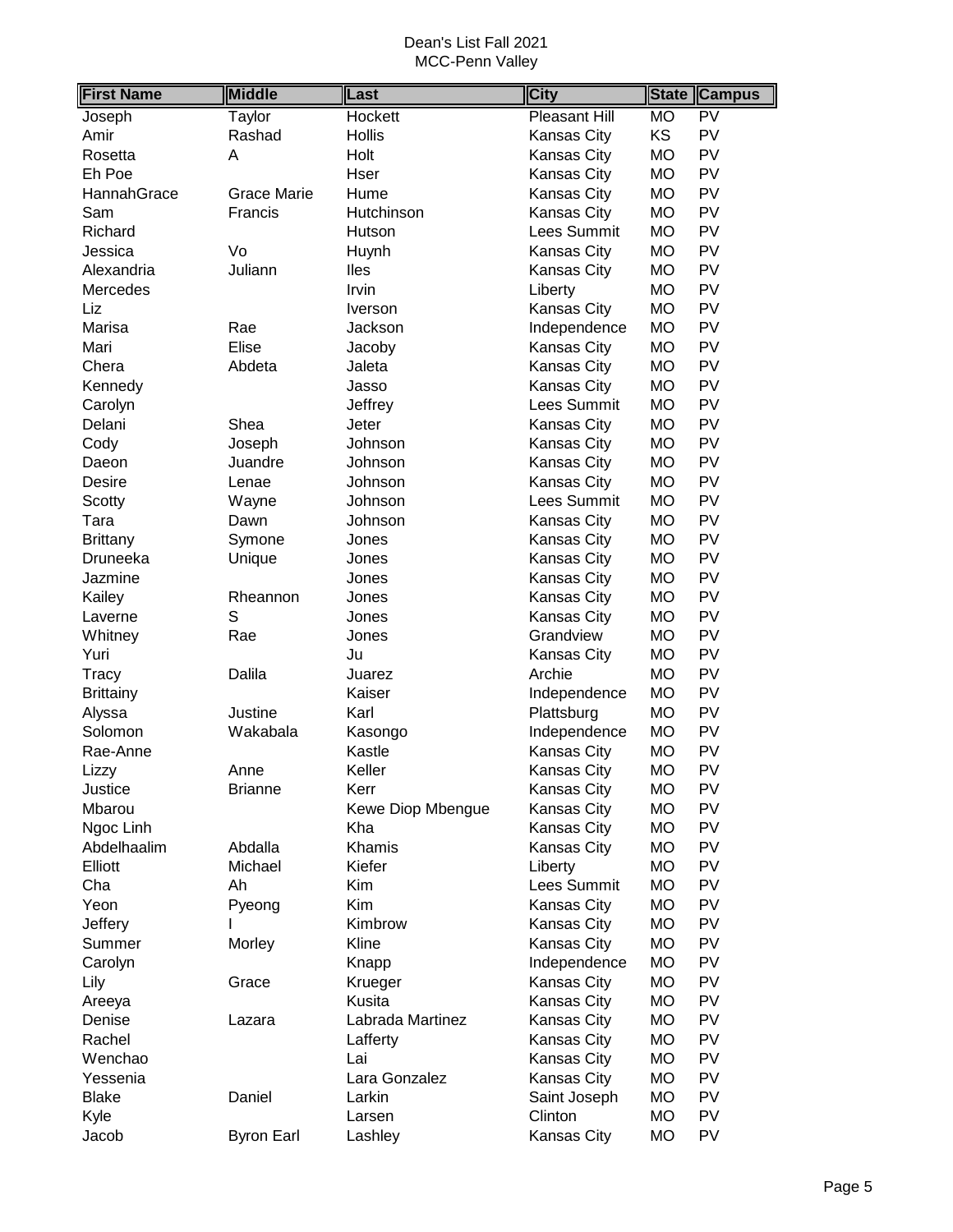| <b>First Name</b> | <b>Middle</b>  | Last           | <b>City</b>          | <b>State</b> | <b>Campus</b>            |
|-------------------|----------------|----------------|----------------------|--------------|--------------------------|
| Mohsin            |                | Latif          | <b>Blue Springs</b>  | <b>MO</b>    | $\overline{\mathsf{PV}}$ |
| Taylor            | Madison        | Layman         | Lees Summit          | <b>MO</b>    | PV                       |
| Anna              | Thi Thuy       | Le             | Kansas City          | <b>MO</b>    | PV                       |
| Carrie            |                | Lee            | Kansas City          | KS           | PV                       |
| Dakota            |                | Lee            | <b>Kansas City</b>   | <b>MO</b>    | PV                       |
| JungEun           |                | Lee            | Lees Summit          | <b>MO</b>    | PV                       |
| Tinbit            | Assaye         | Legesse        | Kansas City          | <b>MO</b>    | PV                       |
| Jessica           | Lynn           | Lehane-Thomas  | <b>Kansas City</b>   | <b>MO</b>    | PV                       |
| Jamil             | Sharif         | Lewis          | <b>Kansas City</b>   | <b>MO</b>    | PV                       |
| Jim               |                | Ligon          | Kansas City          | <b>MO</b>    | PV                       |
| Katherin          | Jissel         | Linares        | Independence         | <b>MO</b>    | PV                       |
| Scott             | Scott          | Lister         | Kansas City          | <b>MO</b>    | PV                       |
| Jordan            |                | Lockridge      | Norman               | <b>OK</b>    | PV                       |
| Kacie             |                | Logan          | <b>Appleton City</b> | <b>MO</b>    | PV                       |
| Annette           | Renee          | Lolley         | Kansas City          | <b>MO</b>    | PV                       |
| Jomar             |                | Lopez          | <b>Blue Springs</b>  | <b>MO</b>    | PV                       |
| Jimena            |                | Lopez Salazar  | Kansas City          | <b>MO</b>    | PV                       |
| Jemia             |                | Love           | <b>Kansas City</b>   | <b>MO</b>    | PV                       |
| Emilio            | Rey            | Loya           | Independence         | <b>MO</b>    | PV                       |
| Caroleena         |                | Loyd           | <b>Blue Springs</b>  | <b>MO</b>    | PV                       |
| Deonna            | Marie          | Lucas          | Kansas City          | <b>MO</b>    | PV                       |
| Dakota            | D              | Luebbert       | <b>Kansas City</b>   | <b>MO</b>    | PV                       |
| Ofelia            |                | Luna           | <b>Kansas City</b>   | <b>MO</b>    | PV                       |
| Minh              | Minh           | Luu            | Kansas City          | <b>MO</b>    | PV                       |
| <b>Brayden</b>    | Marshawn       | Lyons          | <b>Kansas City</b>   | <b>MO</b>    | PV                       |
| Gurmu             | Dufissa        | Macho          | Riverside            | <b>MO</b>    | PV                       |
| Kelly             | Ann            | Mackley        | Raytown              | <b>MO</b>    | PV                       |
| Duncan            |                | MacLachlan     | Kansas City          | KS           | PV                       |
| Saba              |                | Mahmood        | Kansas City          | <b>MO</b>    | PV                       |
| Kaycee            |                | Mahone         | Kansas City          | <b>MO</b>    | PV                       |
| Raumin            |                | Mahoutchian    | Kansas City          | <b>MO</b>    | PV                       |
| <b>Breanna</b>    | Nicole         | Main           | Eagleville           | <b>MO</b>    | PV                       |
| Josiah            |                | <b>Manners</b> | Saint Joseph         | <b>MO</b>    | PV                       |
| Ilham             |                | Mansi          | Kansas City          | <b>MO</b>    | PV                       |
| Lanya             | <b>Mykel</b>   | Marshall       | Grandview            | <b>MO</b>    | PV                       |
| Renee             | Renee          | Marshall       | Lees Summit          | <b>MO</b>    | PV                       |
| Kendra            | Kai            | Martin         | <b>Kansas City</b>   | <b>MO</b>    | PV                       |
| Sarah             | E              | Martinez       | Kansas City          | <b>MO</b>    | PV                       |
| <b>Barbara</b>    | Maria          | Martinez Silva | Kansas City          | <b>MO</b>    | PV                       |
| <b>Brianna</b>    | L              | Mason          | <b>Kansas City</b>   | MO           | PV                       |
| <b>Beatriz</b>    |                | Matoskey       | <b>Kansas City</b>   | <b>MO</b>    | PV                       |
| Stephen           |                | McAfee         | <b>Kansas City</b>   | <b>MO</b>    | PV                       |
| Clare             | Cathleen       | McCaughey      | Kansas City          | <b>MO</b>    | PV                       |
| Jaclyn            | Nichole        | McClendon      | Saint Joseph         | <b>MO</b>    | PV                       |
| Maddie            | Jane           | McCleskey      | Hamilton             | <b>MO</b>    | PV                       |
| Joni              | Nicole         | McDowell       | <b>Kansas City</b>   | <b>MO</b>    | PV                       |
| Andrew            | Mark           | McFarland      | <b>Kansas City</b>   | <b>MO</b>    | PV                       |
| Sally             | L              | McInerney      | <b>Kansas City</b>   | <b>MO</b>    | PV                       |
| Carolynn          | Charmaine      | McKay          | <b>Kansas City</b>   | <b>MO</b>    | PV                       |
| Lydia             | <b>Therese</b> | McKay          | Kansas City          | <b>MO</b>    | PV                       |
| Jarah             | Amarr          | Mcmiller       | Kansas City          | <b>MO</b>    | PV                       |
| Zach              |                | <b>McNulty</b> | Kansas City          | <b>MO</b>    | PV                       |
| Glodi             |                | Mema           | Kansas City          | <b>MO</b>    | PV                       |
| Kevin             | Α              | Membreno       | Kansas City          | MO           | PV                       |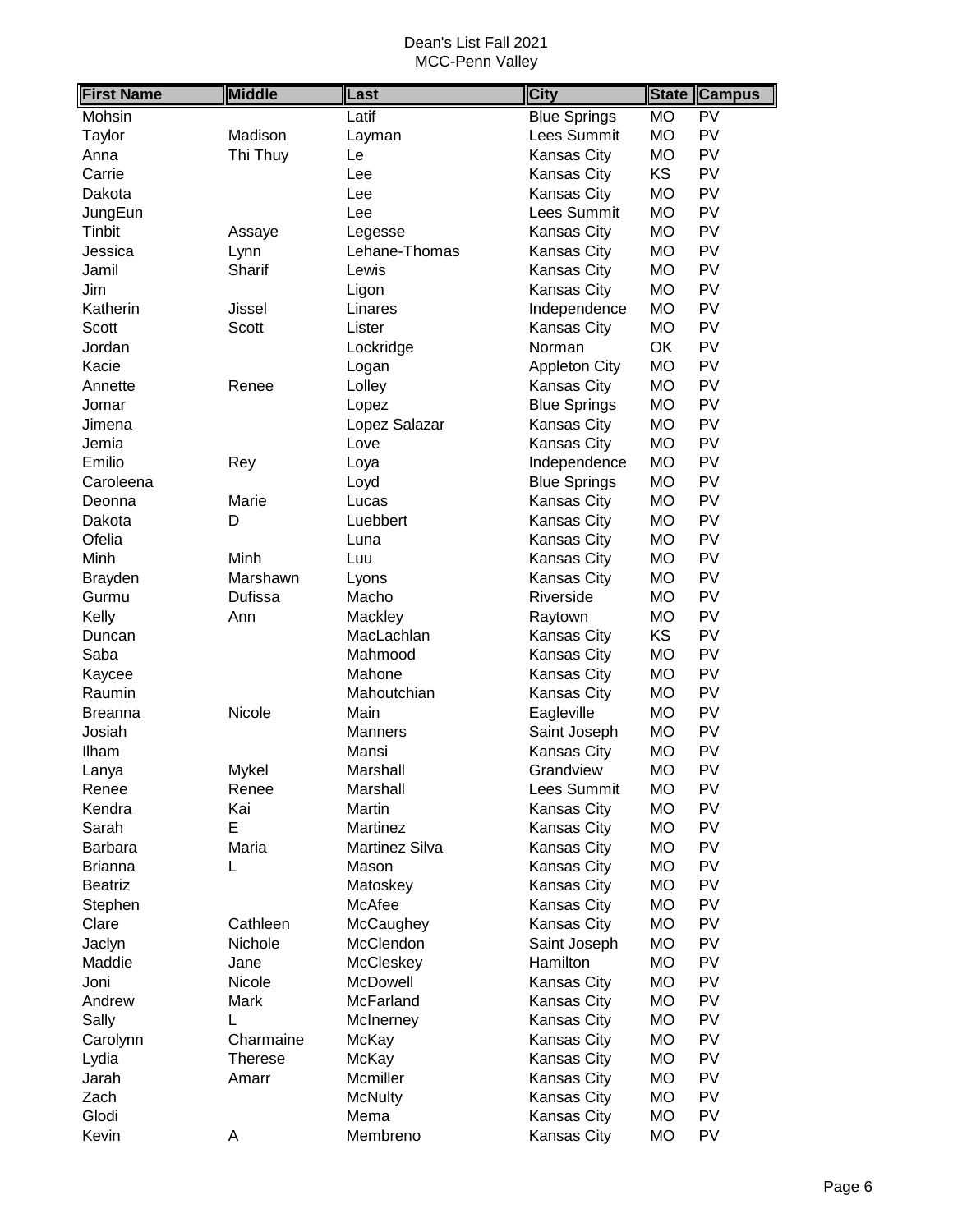| <b>First Name</b> | Middle                      | Last             | <b>City</b>         | <b>State</b> | <b>Campus</b>            |
|-------------------|-----------------------------|------------------|---------------------|--------------|--------------------------|
| Isabella          |                             | Mendez           | Kansas City         | <b>MO</b>    | $\overline{\mathsf{PV}}$ |
| Eden              | F                           | Mengstu          | Riverside           | <b>MO</b>    | PV                       |
| Mitchell          |                             | Menner           | Olathe              | KS           | PV                       |
| Amanda            | Jo                          | Mereghetti       | Kansas City         | <b>MO</b>    | PV                       |
| Colin             | <b>Stuart</b>               | Mermey           | Kansas City         | <b>MO</b>    | PV                       |
| George            | Jonathan                    | <b>Meshes</b>    | Kansas City         | <b>MO</b>    | PV                       |
| Aubrey            |                             | Meyer            | Lees Summit         | <b>MO</b>    | PV                       |
| Louise            |                             | Mmbolonjwa       | Kansas City         | <b>MO</b>    | PV                       |
| Amani             | Mussa                       | Mnai             | Kansas City         | <b>MO</b>    | PV                       |
| Nikko             |                             | Moats            | Independence        | <b>MO</b>    | PV                       |
| Jennifer          |                             | Modesto Cruz     | Kansas City         | <b>MO</b>    | PV                       |
| Vanessa           | Amaris                      | Moduno           | Grandview           | <b>MO</b>    | PV                       |
| Hunny             | Ahmed                       | Mohamed          | Kansas City         | <b>MO</b>    | PV                       |
| Ahmed             | Abdalkreem Ahn Mohamedsalih |                  | Kansas City         | <b>MO</b>    | PV                       |
| Ahlam             | Ali                         | Mohammed         | <b>Kansas City</b>  | <b>MO</b>    | PV                       |
| Mohammed          | Mudather                    | Mohammed         | Riverside           | <b>MO</b>    | PV                       |
| Jacxiry           | Nicole                      | Monge            | Kansas City         | <b>MO</b>    | PV                       |
| Ana               | Daniela                     | <b>Montes</b>    | Kansas City         | <b>MO</b>    | PV                       |
| Eleni             | Guadalupe                   | <b>Montes</b>    | Kansas City         | <b>MO</b>    | PV                       |
| Zanay             |                             | Moore            | Raytown             | <b>MO</b>    | PV                       |
| Maria             | Lizbeth                     | <b>Morales</b>   | Raytown             | <b>MO</b>    | PV                       |
| Cindy             | $\mathsf{R}$                | Moreland         | Kansas City         | <b>MO</b>    | PV                       |
| Alberto           |                             | Moreno Hernandez | Kansas City         | <b>MO</b>    | PV                       |
| Malia             | Alexa                       | Morgan           | Harrisonville       | <b>MO</b>    | PV                       |
| Mikenna           | Linsey                      | Morrow           | <b>Blue Springs</b> | <b>MO</b>    | PV                       |
| Michelle          | Lynn                        | Morrow-Munsel    | Kansas City         | <b>MO</b>    | PV                       |
| Courtney          | Yvonne                      | Mosby-Gee        | Independence        | <b>MO</b>    | PV                       |
| Amanda            | Le                          | Mulanax          | <b>Blue Springs</b> | <b>MO</b>    | PV                       |
| Dan               | Robert                      | Mullikin         | <b>Blue Springs</b> | <b>MO</b>    | PV                       |
| Jesus             |                             | Munoz Camacho    | Kansas City         | <b>MO</b>    | PV                       |
| Norma             |                             | Munoz Camacho    | <b>Kansas City</b>  | <b>MO</b>    | PV                       |
| Lisa              | Elizabeth                   | Murphy           | Kearney             | <b>MO</b>    | PV                       |
| Rowan             | Elizabeth                   | Murphy           | Kansas City         | <b>MO</b>    | PV                       |
| Laurin            |                             | <b>Myers</b>     | Kansas City         | <b>MO</b>    | PV                       |
| Firaol            | Adamu                       | Namara           | <b>Kansas City</b>  | <b>MO</b>    | PV                       |
| <b>Brittany</b>   | Nicole                      | Naseer           | Olathe              | KS           | PV                       |
| Reisy             |                             | Nazario Bernal   | Independence        | <b>MO</b>    | PV                       |
| Chelsea           | Cathryne                    | Needham          | Liberty             | <b>MO</b>    | PV                       |
| Tiffany           | Phuong                      | Ngo              | Kansas City         | <b>MO</b>    | PV                       |
| Duc               | Vuong                       | Nguyen           | Kansas City         | <b>MO</b>    | PV                       |
| Duy               | Thanh                       | Nguyen           | Kansas City         | <b>MO</b>    | PV                       |
| Hang              | Ngoc                        | Nguyen           | Kansas City         | <b>MO</b>    | PV                       |
| Thi Ha            | Uyen                        | Nguyen           | Kansas City         | <b>MO</b>    | PV                       |
| Sara              | Elizabeth                   | Nierman          | Lees Summit         | <b>MO</b>    | PV                       |
| Allison           | Jean                        | O'Kelly          | Kansas City         | <b>MO</b>    | PV                       |
| Frederica         |                             | Okine            | Kansas City         | <b>MO</b>    | PV                       |
| Morgan            |                             | Olson            | Kansas City         | <b>MO</b>    | PV                       |
| Nkechi            | Evelyn                      | Omozeje          | Kansas City         | <b>MO</b>    | PV                       |
| Afrah             | Kassim                      | Omran            | Independence        | <b>MO</b>    | PV                       |
| Dovletgeldi       |                             | Orazmyradov      | Kansas City         | <b>MO</b>    | PV                       |
| Erin              | Catherine                   | Orlick           | Kansas City         | <b>MO</b>    | PV                       |
| Leslie            |                             | Orozco           | Kansas City         | <b>MO</b>    | PV                       |
| Holly             | Anne                        | Orrick           | <b>Blue Springs</b> | <b>MO</b>    | PV                       |
| Sarah             | M                           | Owens            | Kansas City         | <b>MO</b>    | PV                       |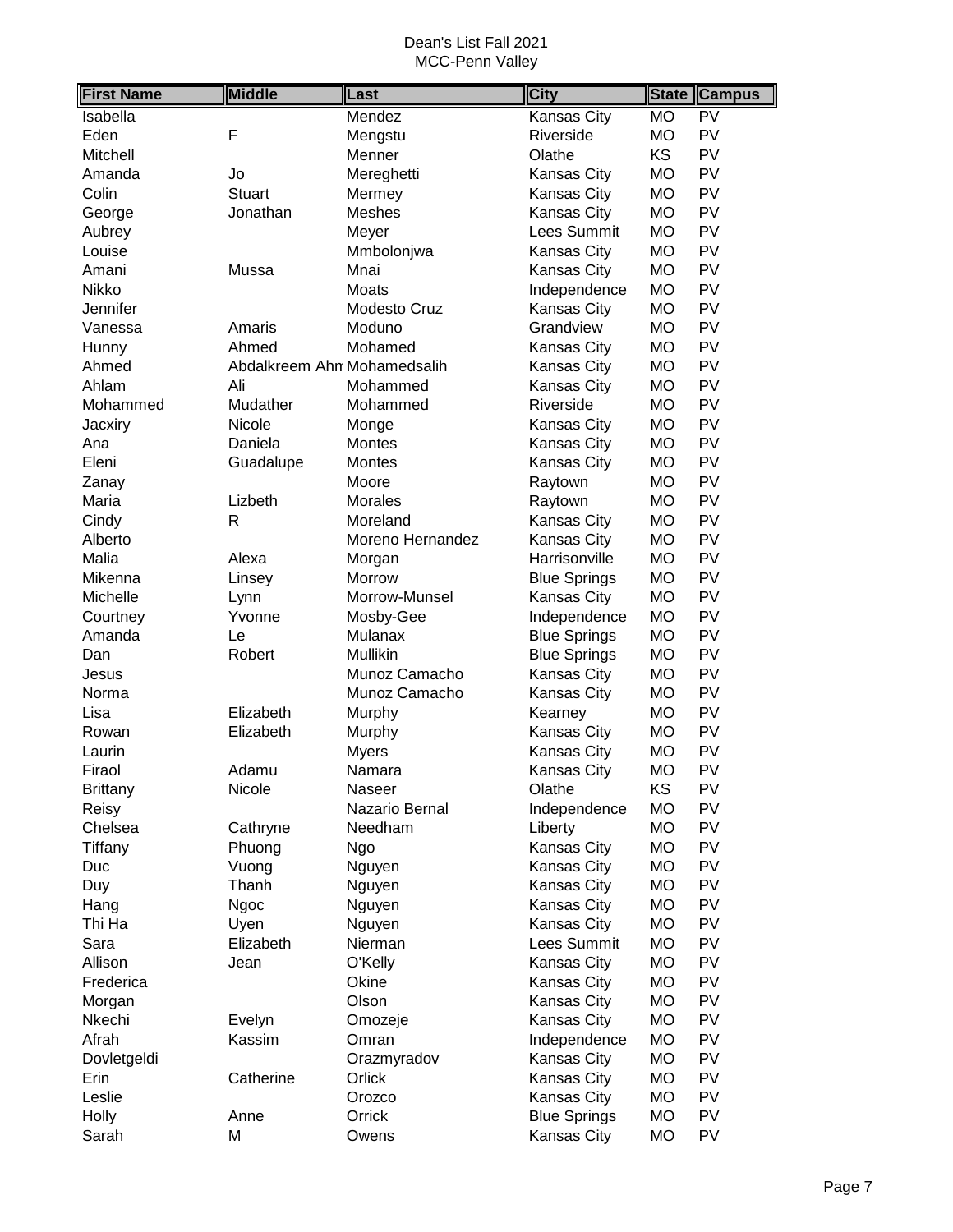| <b>First Name</b> | <b>Middle</b> | Last              | <b>City</b>          | <b>State</b>    | <b>Campus</b>            |
|-------------------|---------------|-------------------|----------------------|-----------------|--------------------------|
| Seyma             |               | Ozdemir           | <b>Kansas City</b>   | $\overline{MO}$ | $\overline{\mathsf{PV}}$ |
| Amber             | Marie         | Ozga              | Kansas City          | <b>MO</b>       | PV                       |
| Jonah             |               | Palmer            | Lees Summit          | <b>MO</b>       | PV                       |
| Ryan              | <b>Blake</b>  | Paonessa          | Austin               | TX              | PV                       |
| <b>Natalie</b>    |               | Parsons           | <b>Blue Springs</b>  | <b>MO</b>       | PV                       |
| <b>Stanley</b>    | Allan         | Pearce            | Kansas City          | <b>MO</b>       | PV                       |
| Jess              | Rae           | Penn              | Kansas City          | <b>MO</b>       | PV                       |
| Patricia          |               | Penn              | Kansas City          | <b>MO</b>       | PV                       |
| Ella              | Eleanor       | Perry             | Kansas City          | <b>MO</b>       | PV                       |
| Deborah           | Ann           | Petersen          | Grandview            | <b>MO</b>       | PV                       |
| Jackson           | Ford          | Petrie            | Kansas City          | <b>MO</b>       | PV                       |
| Alena             |               | Pettieway         | <b>Kansas City</b>   | <b>MO</b>       | PV                       |
| Jacklynn          |               | Pham              | Parkville            | <b>MO</b>       | PV                       |
| Phuc              |               | Pham              | Kansas City          | <b>MO</b>       | PV                       |
| Thi Sen           |               | Phan              | Kansas City          | <b>MO</b>       | PV                       |
| Mary              | В             | Phipps            | <b>Grain Valley</b>  | <b>MO</b>       | PV                       |
| Danemithe         |               | Pierre            | Independence         | <b>MO</b>       | PV                       |
| Nicole            |               | Ploeger           | Atchison             | KS              | PV                       |
| Edward            | Phillip       | Podgornoff        | Kansas City          | <b>MO</b>       | PV                       |
| Aurora            | Luna          | Potter            | Kansas City          | <b>MO</b>       | PV                       |
| Jordan            | Α             | Powell            | Kansas City          | <b>MO</b>       | PV                       |
| Thomas            | L             | Prather           | Kansas City          | <b>MO</b>       | PV                       |
| Sierra            | Marie         | Prewitt           | Kansas City          | <b>MO</b>       | PV                       |
| <b>Brooke</b>     | Nicole        | Pryor             | Kansas City          | <b>MO</b>       | PV                       |
| Kevan             | Gregory       | <b>Pulis</b>      | Kansas City          | <b>MO</b>       | PV                       |
| Kaylenn           | Alexandra     | Pulluaim          | Kansas City          | <b>MO</b>       | PV                       |
| Meghan            | Paige         | Quinn             | Kansas City          | <b>MO</b>       | PV                       |
| Alyra             |               | Radillo           | Kansas City          | <b>MO</b>       | PV                       |
| Christal          | Sarai         | Ramirez           | <b>Blue Springs</b>  | <b>MO</b>       | PV                       |
| Michelle          | Nichole       | Reed              | Greenwood            | <b>MO</b>       | PV                       |
| Theresa           | Marie         | Reinke            | Weston               | <b>MO</b>       | PV                       |
| Lara              | Teixeira      | Reis              | <b>Overland Park</b> | KS              | PV                       |
| Jenn              | Ann           | Reyburn           | Independence         | <b>MO</b>       | PV                       |
| Isabella          |               | Reynoso           | Kansas City          | <b>MO</b>       | PV                       |
| Ashley            | Ashley        | Richardson        | Lenexa               | KS              | PV                       |
| TeAirra           |               | Riddle            | <b>Kansas City</b>   | MO              | PV                       |
| <b>Natalie</b>    | Nicole        | Riley             | Smithville           | <b>MO</b>       | PV                       |
| Alijah            | Judah         | Roath             | Kansas City          | <b>MO</b>       | PV                       |
| Aryonna           |               | Roberts           | Kansas City          | <b>MO</b>       | PV                       |
| Pedro             |               | Rodriguez         | Kansas City          | <b>MO</b>       | PV                       |
| Ruth              | Sarai         | Rodriguez         | Kansas City          | <b>MO</b>       | PV                       |
| Elizabeth         |               | Rodriguez Cabrera | Kansas City          | <b>MO</b>       | PV                       |
| Carolina          |               | Rodriguez Rios    | Kansas City          | MO              | PV                       |
| Emma              | Leanne        | Rogers            | Kansas City          | <b>MO</b>       | PV                       |
| Simone            | Simone        | Rogers            | Kansas City          | MO              | PV                       |
| GianCarlo         |               | Rojas             | Kansas City          | <b>MO</b>       | PV                       |
| Karla             | $\vee$        | Roman             | Independence         | <b>MO</b>       | PV                       |
| Jasmyne           | Nicole        | Roth              | Kansas City          | <b>MO</b>       | PV                       |
| Emmy              |               | Rubsam            | Kansas City          | <b>MO</b>       | PV                       |
| Cheryl            |               | <b>Ruffin</b>     | Kansas City          | <b>MO</b>       | PV                       |
| Ximena            |               | Ruiz Pizano       | Independence         | <b>MO</b>       | PV                       |
| Petrea            | Michele       | Ryan              | Kansas City          | <b>MO</b>       | PV                       |
| Pamela            | Jacqueline    | Salazar           | Kansas City          | <b>MO</b>       | PV                       |
| Carolina          | С             | Saldana           | Kansas City          | <b>MO</b>       | PV                       |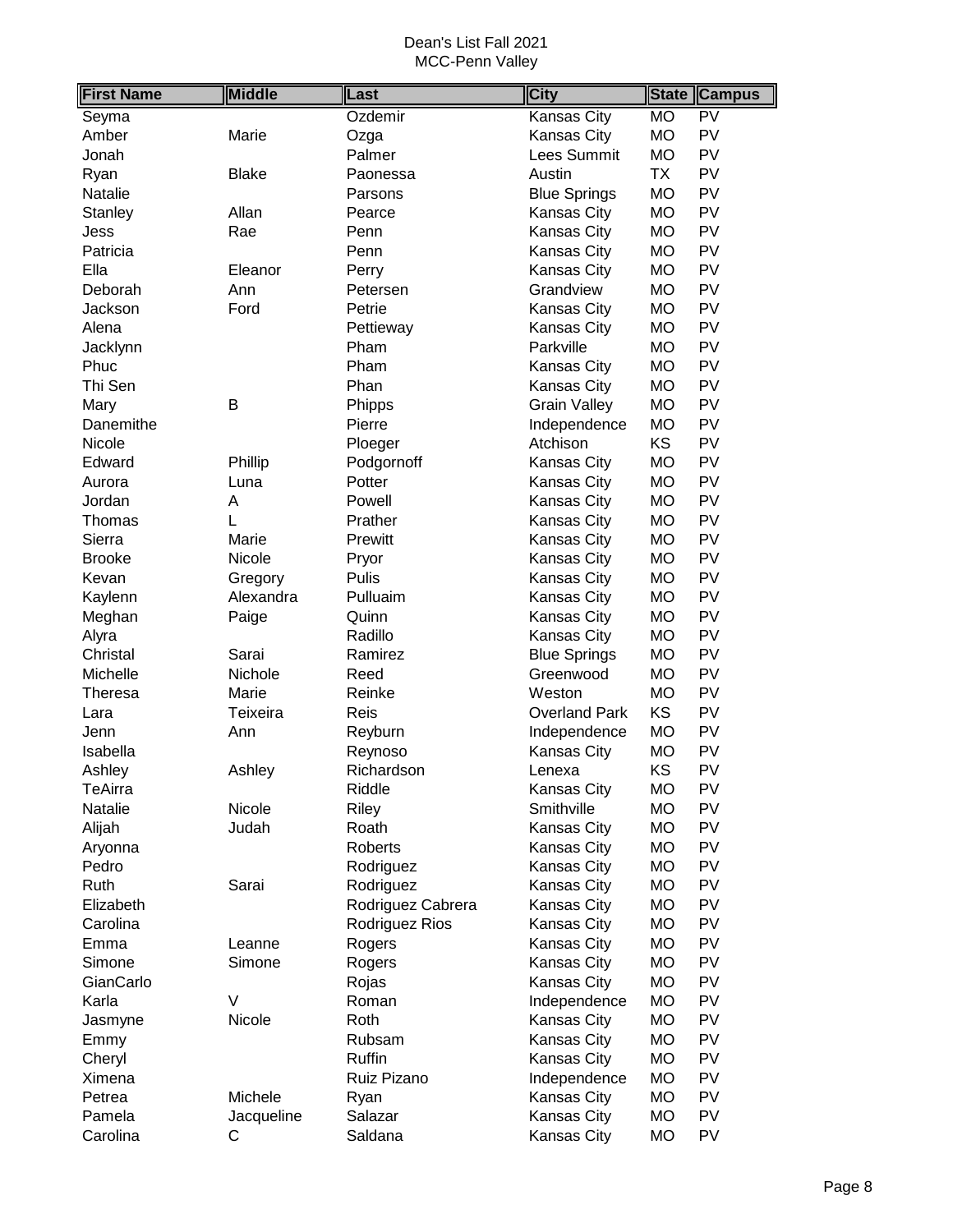| <b>First Name</b> | <b>Middle</b> | Last             | <b>City</b>           | <b>State</b>    | <b>Campus</b>            |
|-------------------|---------------|------------------|-----------------------|-----------------|--------------------------|
| Miguel            | Amgel         | Salinas Gonzalez | Raytown               | <b>MO</b>       | $\overline{\mathsf{PV}}$ |
| Mason             | Luke          | Saunders         | Raytown               | <b>MO</b>       | PV                       |
| Samara            | Musuri        | Sayid            | Kansas City           | <b>MO</b>       | PV                       |
| Serina            |               | Schank           | <b>Kansas City</b>    | <b>MO</b>       | PV                       |
| Miriah            |               | Scharff          | <b>Kansas City</b>    | MO              | PV                       |
| Josh              |               | Scheible         | Kansas City           | <b>MO</b>       | PV                       |
| Shelby            |               | Schuetz          | Goodman               | <b>MO</b>       | PV                       |
| Lauren            | Noel          | Schweizer        | Saint Joseph          | <b>MO</b>       | PV                       |
| Kelsey            | T             | Scott            | Kansas City           | MO              | PV                       |
| Andrea            | Elaine        | Scruggs          | Lees Summit           | <b>MO</b>       | PV                       |
| Jordan            | Mackenzie     | <b>Sears</b>     | Olathe                | KS              | PV                       |
| Zachary           | S             | Seward           | Kansas City           | <b>MO</b>       | PV                       |
| Katie             | Joyce         | Seymour          | Kansas City           | <b>MO</b>       | PV                       |
| Sydney            | Louise        | Shearer          | Prairie Village       | KS              | PV                       |
| Wah               | Moo Kpaw      | Shee             | Kansas City           | <b>MO</b>       | PV                       |
| Saalah            |               | <b>Sheik</b>     | Kansas City           | <b>MO</b>       | PV                       |
| Shucayb           | Abdinajib     | Sheikhadan       | <b>Kansas City</b>    | <b>MO</b>       | PV                       |
| Joshua            | Steven        | Simko            | Raytown               | <b>MO</b>       | PV                       |
| Andrew            |               | Sittenauer       | Kansas City           | <b>MO</b>       | PV                       |
| Shamiso           | Martha        | Siyakwazi        | Kansas City           | <b>MO</b>       | PV                       |
| Renae             | Lynn          | Smarro           | Atchison              | <b>KS</b>       | PV                       |
| <b>Destinee</b>   | La'Chey       | Smith            | Kansas City           | <b>MO</b>       | PV                       |
| Isaiah            | Leonard       | Smith            | Grandview             | <b>MO</b>       | PV                       |
| Jordan            | Patrick       | Smith            | <b>Kansas City</b>    | <b>MO</b>       | PV                       |
| Lexi              |               | Smith            | <b>Kansas City</b>    | МO              | PV                       |
| Paige             | Elizabeth     | Smith            | Kansas City           | MO              | PV                       |
| Tyeasha           |               | Smith            | Kansas City           | МO              | PV                       |
| Marthe            | Sondi         | Sockmack         | Raytown               | <b>MO</b>       | PV                       |
| Hailee            | Marie         | Solomon          | Kansas City           | <b>MO</b>       | PV                       |
| Lindsey           | Danielle      | Sommer           | Lees Summit           | <b>MO</b>       | PV                       |
| Fabiola           | Raina         | Sore             | Lees Summit           | MO              | PV                       |
| Kristen           | R             | Sparks           | Kansas City           | <b>MO</b>       | PV                       |
| Karrington        | <b>Brooke</b> | Stafford         | Kansas City           | <b>MO</b>       | PV                       |
| <b>Brittani</b>   | M             | Stanley          | <b>Kansas City</b>    | MO              | PV                       |
| Nicole            |               | Stout            | Raymore               | <b>MO</b>       | PV                       |
| Angela            | G             | Strandburg       | <b>Grain Valley</b>   | MO              | PV                       |
| <b>Bailey</b>     | McKenzie      | Strange          | Kansas City           | <b>MO</b>       | PV                       |
| Ali               | Dayle         | <b>Strickler</b> | Cleveland             | <b>MO</b>       | PV                       |
| Andrew            | Daniel        | Swofford         | <b>Kansas City</b>    | MO              | PV                       |
| Emelin            |               | Tapia            | Kansas City           | KS              | PV                       |
| Jacqueline        | M             | Tate             | <b>Kansas City</b>    | MO              | PV                       |
| Paloma            |               | Tepezano-Rosales | Kansas City           | MO              | PV                       |
| Shandoll          |               | Terrell          | <b>Kansas City</b>    | МO              | PV                       |
| Sierra            |               | Teuscher         | Lees Summit           | <b>MO</b>       | PV<br>PV                 |
| Ariana            | D             | Thomas           | Kansas City           | MO              | PV                       |
| Marlai'ah         |               | Thomas           | Kansas City<br>Olathe | МO              | PV                       |
| Princess          | Ashe-Rena     | Thomas           |                       | KS              | PV                       |
| Stan              | Jewel         | Thomas           | <b>Kansas City</b>    | MO              |                          |
| Sydney            | Κ             | Thomas           | Kansas City           | <b>MO</b>       | PV<br>PV                 |
| Jess              |               | Thompson         | Kansas City           | MO              | PV                       |
| Mallory           |               | Thompson         | Kansas City           | MO              | PV                       |
| Melissa           | Lynn          | Thompson         | Independence          | MO<br><b>MO</b> | PV                       |
| Tucker            | Jennings      | Thompson         | Kansas City           |                 | PV                       |
| Isabel            | R             | Tignor           | Kansas City           | <b>MO</b>       |                          |